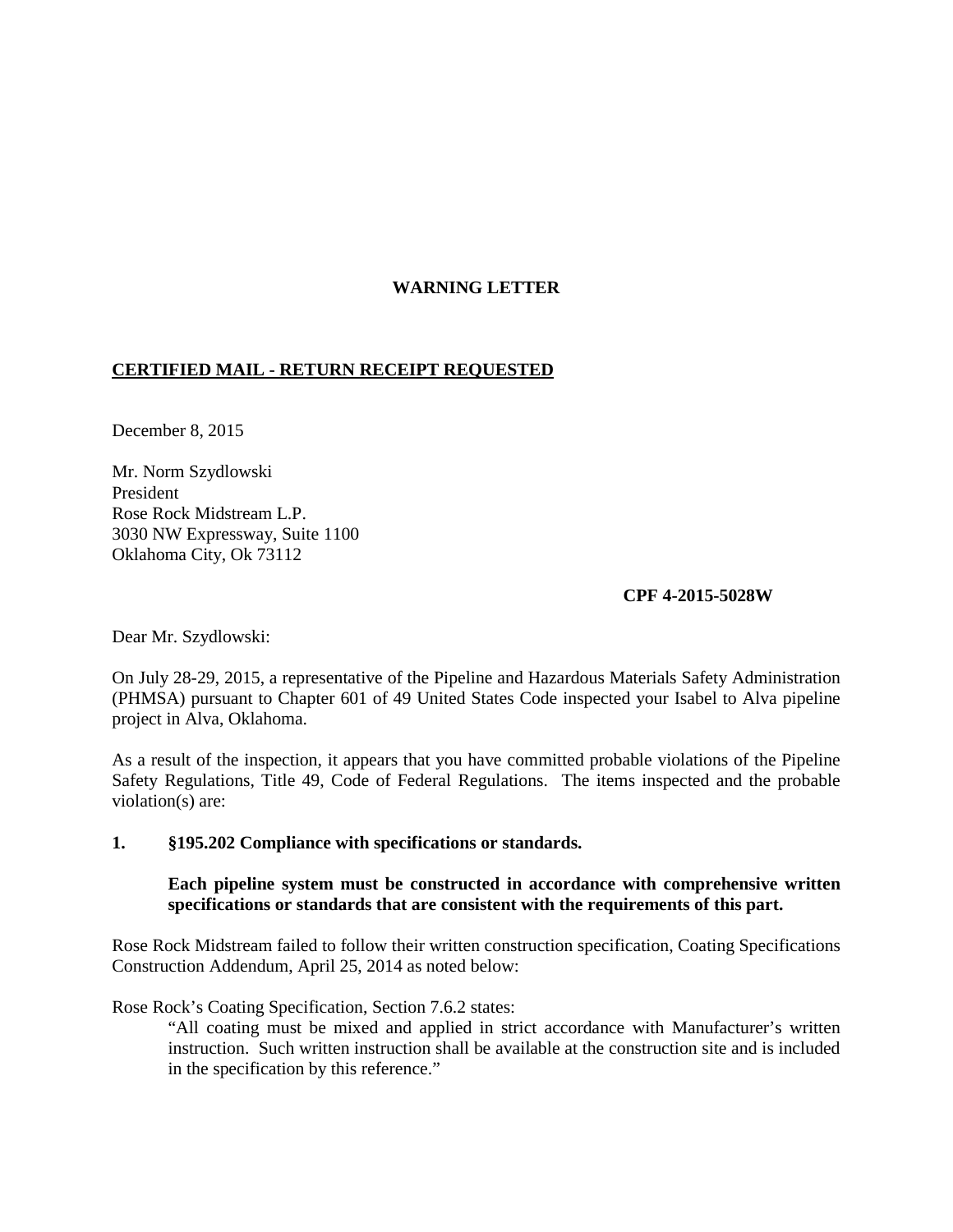During PHMSA's observation of the coating application, the manufacturer's recommendation for mixing, thinning, handling and application of coating material was not available at the construction site as required by Rose Rock's coating specification. As a result, PHMSA had no means to determine if the contractor was following the recommended manufacturer's procedure for field joint coating application.

Rose Rock Midstream's Coating Specification, Section 7.7.1 states:

"The surface to be coated shall be free from moisture, dust, dirt, oil, grease, weld splatter, slag or other contaminants which might interfere with the coating or adhesion of the coating to the metal or adjacent coating."

At the time of the inspection, the field joint surface preparation did not meet the requirements of the operator's written specification. On July 28, 2015, visual inspection by PHMSA revealed slag residue in crevices between the weld-cap and adjoining pipe at three locations after the joint surface had been sand blasted in preparation for the coating application.

Rose Rock Midstream's Coating Specification, Section 7.8.2.4 states:

"The compressed air for blasting shall be free of water and oil. Adequate separators and traps shall be provided and maintained during blasting operations. Blast equipment and compressors shall be inspected and information recorded by COMPANY inspector at least three (beginning, middle and end of shift) times per 8 hour shift to ensure the system is remaining free of water, oil and other contaminants."

At the time of PHMSA's inspection, the operator did not perform the equipment inspection as required by Rose Rock's specification. In addition, no documents/records existed to substantiate that the blasting equipment had been inspected before the coating was applied.

Rose Rock's Midstream's Coating Specification, Section 7.10.6.2 states:

"Temperature of the environment is critical to proper application process. Coating manufacturer's recommendation for cure times and application must be followed to ensure proper application. The surface temperature of the pipe immediately prior to coating application shall be monitored and controlled within the limits recommended by the coating supplier. This process must be monitored and values recorded as per NACE RP 0105-2005 or latest revision."

During the inspection, no documents/records existed to verify that the pipe's surface temperature had been monitored before applying the coating material or that the temperature was within the controlled limits recommended by the coating supplier. In addition, the temperature recording apparatus used for monitoring the ambient temperature during coating application was inoperable and out of calibration (last calibrated in 2013).

After the above findings were identified to Rose Rock by PHMSA the operator made changes to their field-joint coating inspection procedures and replaced the field-joint coating inspector. The changes were confirmed during a follow-up field inspection on September 24, 2015.